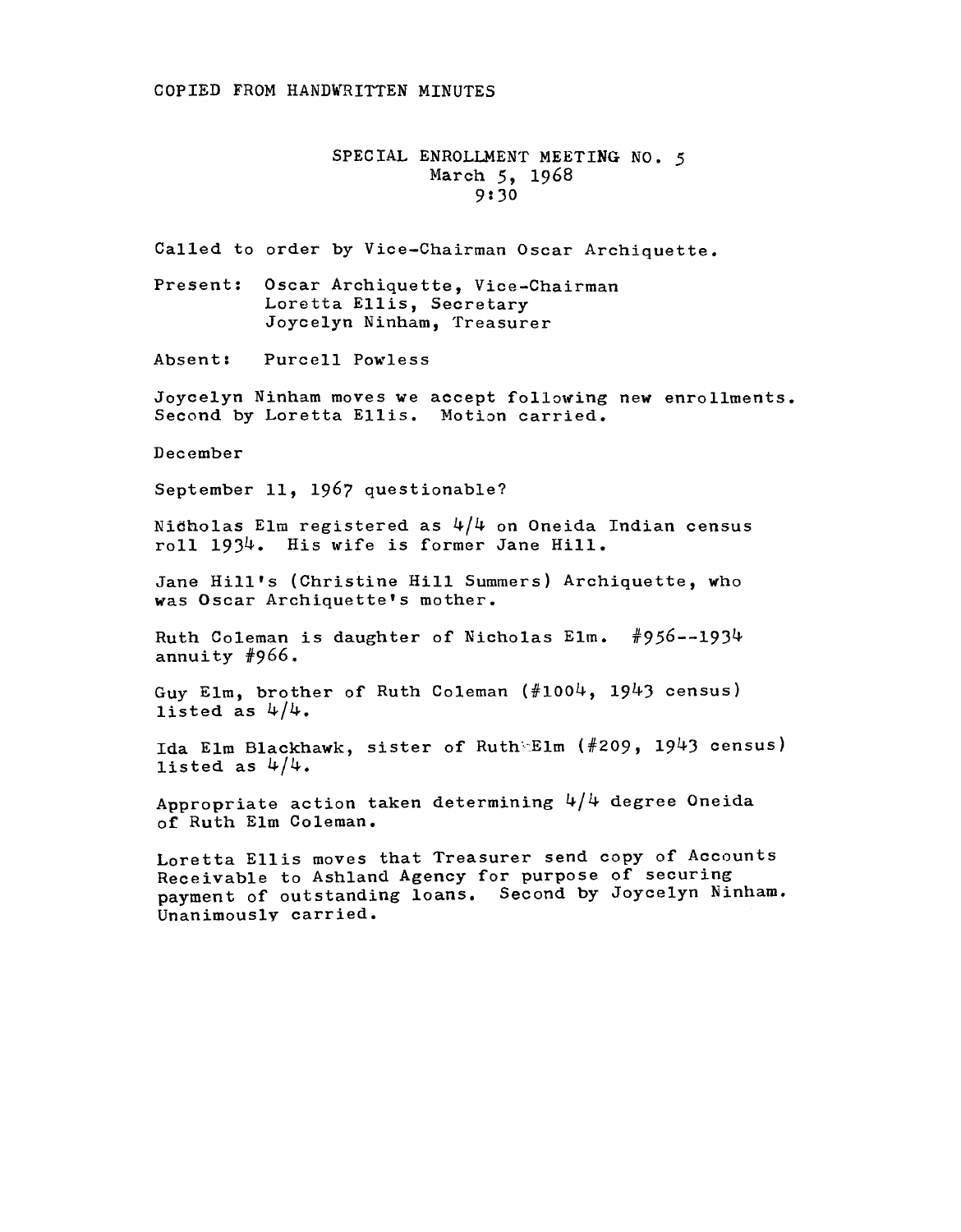Oscar Archiquette moves we send telegrams in regards-- OEO funding--2 senators--sentator of bill and NCAI office Second by Joycelyn Ninham. Motion carried.

Any records of Nelson Smith--1/2 or full? Son of Nelson Smith registered as full blood. William A. Smith full brother.

Frances Smith Montour  $1/4$ ? Can we enrôll children of Frances Smith Montour.

Loretta Ellis moves we invite Mr. George Holmiller, Ex. Dir. M.I.A., in writing to the next  $G.L.I.T.C.$  meeting at Danbury Community Hall on December 9. Mr. Holmiller be given a list of needs of Oneida Indian Reservation.

- 1. Recreation facilities.
- 2. Financial help for industry.
- ). Oneida Menu. Pk~--17 acres--devel6ping. Grant for survey.
- 4. Parent's interested in PTA or parent's role in school affairs lack of interest. Mary Powless, Irene Moore.

Write a letter to Arvid Miller requesting job description of Community Worker in regard to working w/mothers on co-operation to school.

Needs continued:

- $5.$ Request, MIA to get necessary information on home improvements on tribal land. How many assignees.
- 6. Stone Quarry--check whether or not stone is good enough forcement.
- Community Building--O.M.P.  $7.$
- 8. Office needs Home improvements--out right grant of \$1000--65 of age or over request of Ashland.